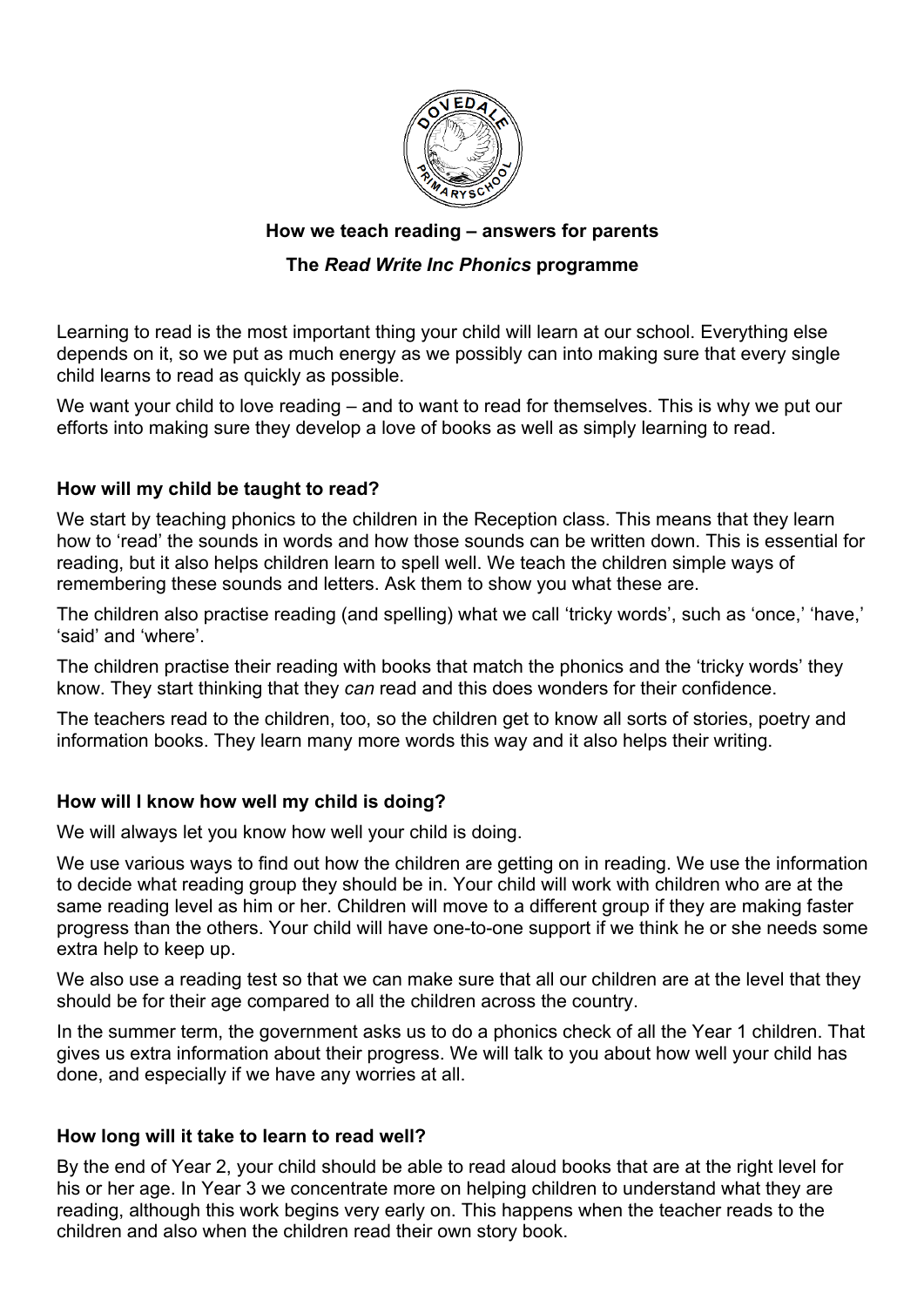# **How do I know the teaching will be good?**

All the staff have been trained to teach reading in the way we do it in this school. We believe that it is very important that all the teachers and teaching assistants work in the same way. Senior teachers watch other teachers teaching to make sure that the children are learning in the way we want them to learn.

If you are worried about the teaching or you have any questions, please come to school and talk to us.

# **What can I do to help? Is there anything that I shouldn't do?**

You will be invited to a meeting so that we can explain how we teach reading. Please come and support your child. We would very much like you to know how to help.

Your child will bring different sorts of books home from school. It helps if you know whether this is a book that your child can read on their own or whether this is a book that you should read *to* them. The teacher will have explained which is which. *Please* trust your child's teacher to choose the book(s) that will help your child the most.

Help your child to sound out the letters in words and then to 'push' the sounds together to make a whole word. Try not to refer to the letters by their names. Help your child to focus on the sounds. You can hear how to say the sounds correctly at this link:

http://www.ruthmiskintraining.com/teacher-support/61/index.html

Sometimes your child might bring home a picture book that they know well. Please don't say, 'This is too easy.' Instead, encourage your child to tell you the story out loud; ask them questions about things that happen or what they think about some of the characters in the story.

We know parents and carers are very busy people. But if you can find time to read to your child as much as possible, it helps him or her to learn about books and stories. They also learn new words and what they mean. Show that you are interested in reading yourself and talk about reading as a family. You can find out about good stories to read to your child here:

https://www.facebook.com/miskin.education

# **Does it matter if my child misses a lesson or two?**

It matters a lot if your child misses school. The way we teach children to read is very well organised, so even one missed lesson means that your child has not learnt something that they need to know to be a good reader. However, it is vital that they attend school and arrive on time. The reading/spelling sessions start at 9am each day, Monday to Friday.

# **What if he or she finds it difficult to learn to read?**

We want children to learn to read, however long it takes us to teach them. We will find out very quickly if your child is finding reading difficult. First, we move children to a different group, so that we can make sure that they have learnt what they need to know. If they still struggle, we give them extra time with an adult, on their own. These adults are specially trained to support these children. Your child will still be in the same group with the other children and won't miss out on any of the class lessons.

If we have any serious worries about your child's reading, we will talk to you about this.

Some children take a bit longer to learn to put sounds together to read a word, e.g. c-a-t to make the word 'cat'. At our meeting, we will explain how you can help your child to do this.